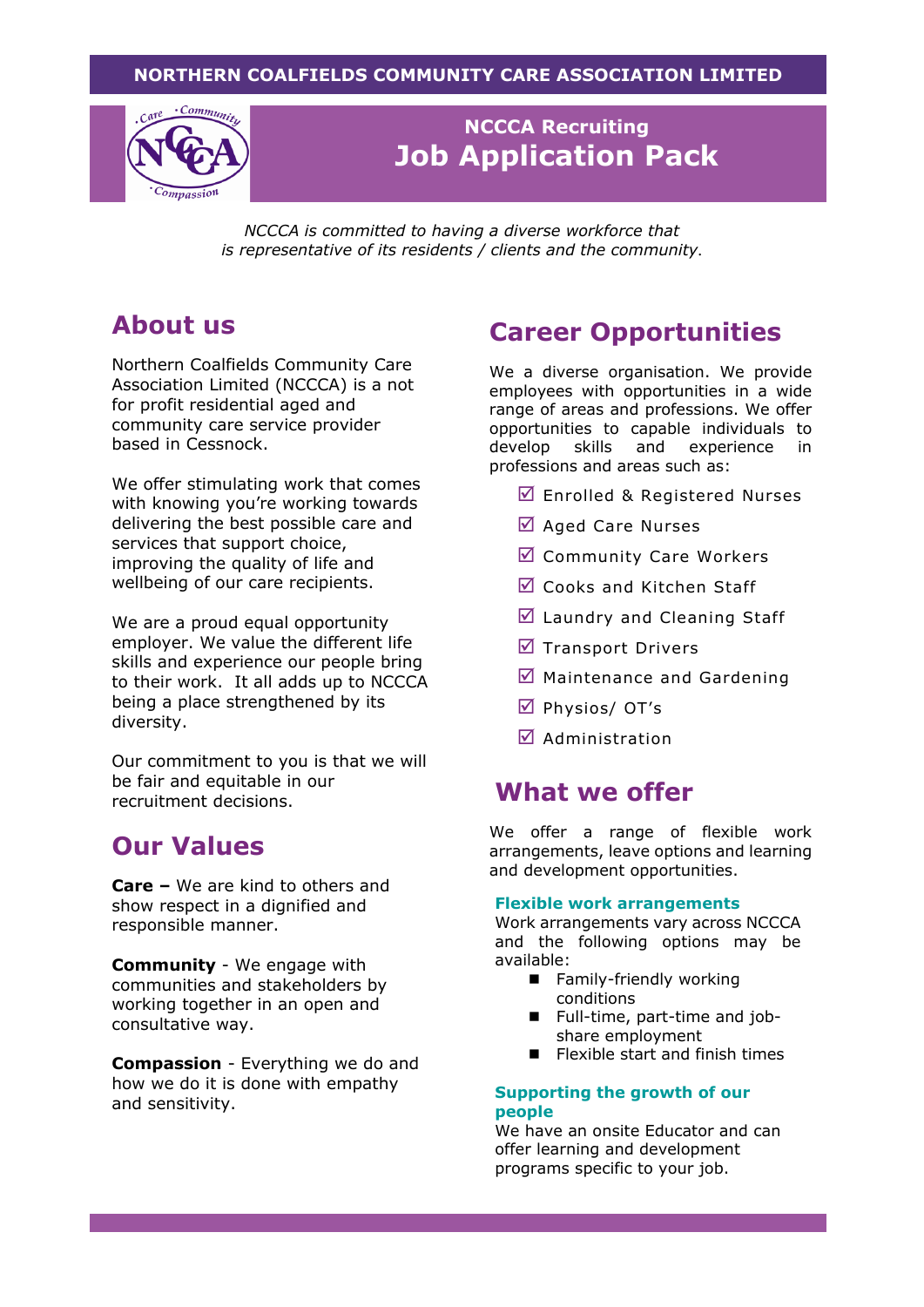#### **Not for Profit Salary Packaging to minimise the tax you pay**

You will have access to be reimbursed / paid up to \$15,900 of your gross annual salary for personal expenses and not be taxed on this portion. NCCCA currently outsources its Salary Packaging to Eziway Salary Packaging Pty Ltd.

#### **Employee Assistance Program**

NCCCA has an Employee Assistance Program (EAP) available for you and your immediate family. One of our key priorities is your wellbeing and we want to ensure that you are given the right support and resources to assist with this.

The EAP is a confidential service, available to help you manage issues related to your personal and work life.

## **How do you apply?**

The 'how to apply' section in the job advertisement will set out clearly what we need from you to assess your suitability for the position.

If you are simply looking for work and not responding to a specific advertisement, please set out in your application the type of role you are looking for.

#### **Application Form**

You need to complete "Application for Employment form" which will be included with the job advertisement and submit it with your application.

#### **Resume**

Highlight your most relevant experience, qualifications and include the name and contact details of at least two referees.

Please select a referee who knows your relevant skills and abilities and can comment on your work experience, preferably your last supervisor or manager.

#### **Work-related requirements**

Some advertisements may ask you for a written response to the workrelated requirements of the position. If so, these essential work related requires are explained in the Position Description which can be provided.

#### **Supporting information**

Providing copies of the following to support your application is viewed favorably:

 $\blacksquare$  Birth or Citizenship Certificate or Passport/visa status to check working rights.

 $\boxtimes$  Qualifications eg. Certificate III, First Aid Certificate, NDIS Worker Orientation Module.

■ Police Worker Check.

 $\triangledown$  Vaccination evidence – influenza and COVID-19.

 $\nabla$  Drivers Licence, Vehicle Registration and Insurance if the role involves driving.

## **Lodging your application**

Make sure you lodge your applications by emailing [positionsvacant@nccca.com.au.](mailto:positionsvacant@nccca.com.au)

Our preferred option is for job applications to be emailed. If you do not have access to the internet, you can apply by post or hand-delivery.

Remember, keep your application simple. Do not put applications in plastic sleeves or cardboard binders. Include your name on all submitted documents. Always keep a copy of your application for your records.

If you do not apply electronically, send or deliver applications (marked 'Confidential Job Application' to only one of the options below:

#### *Online:*

[positionsvacant@nccca.com.au](mailto:positionsvacant@nccca.com.au)